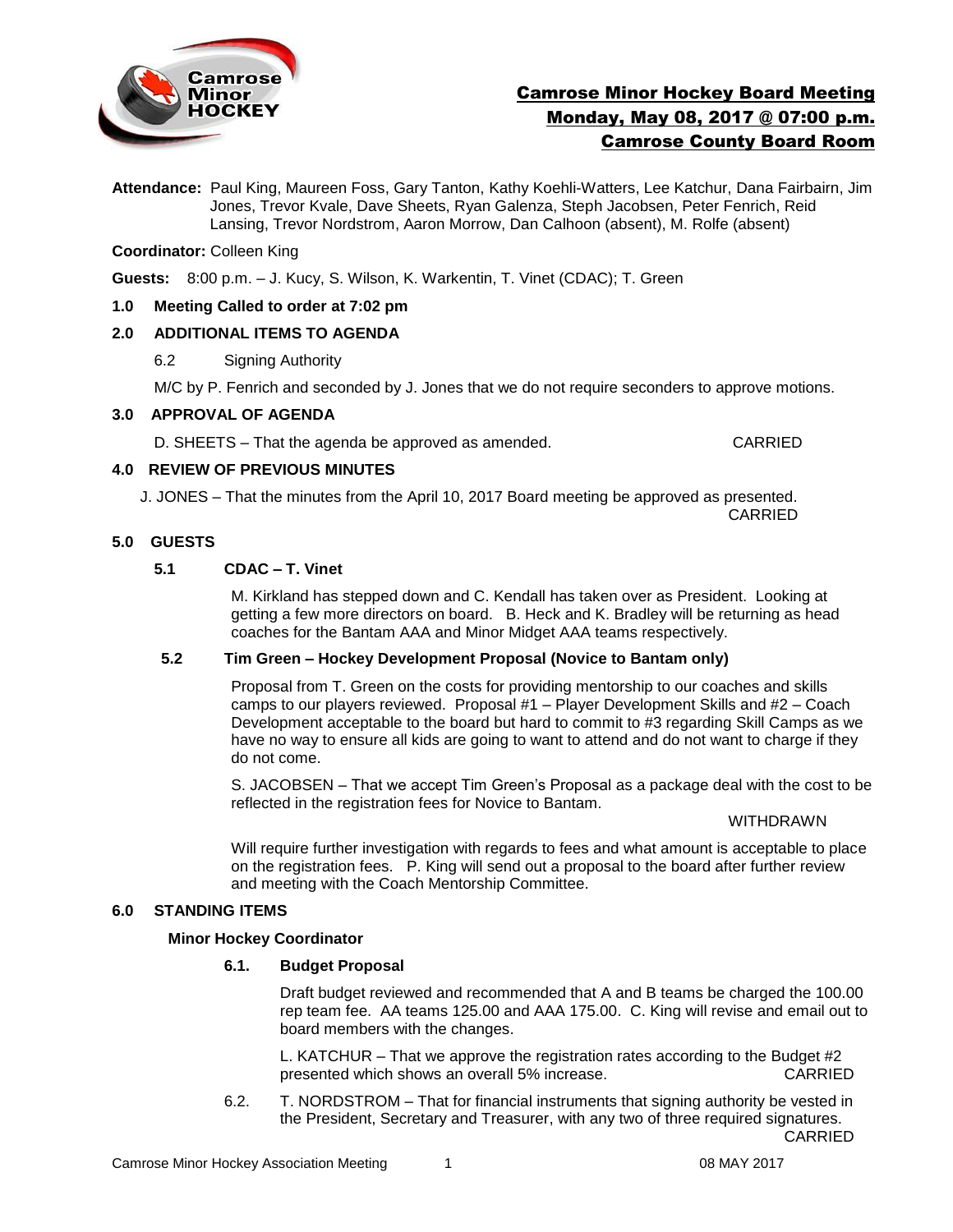#### **7.0 NEW BUSINESS**

- **7.1 Delegation of following duties:**
	- **7.1.1 Director of Registrations** Paul King<br> **7.1.2 Director of Promotions** Maureen Foss
	- **7.1.2 Director of Promotions** Maureen Foss
	- **7.1.3 Director of Sponsorship**
	-
	- **7.1.5 Director of Equipment**
	- **7.1.6 Director of Discipline** Maureen Foss
	- **7.1.7 Director of Rep Team (AA and A)** Dana Fairbairn
	-
	-
	- **7.1.11 Director of Midget** Reid Lansing
	- **7.1.12 Director of Bantam** Lee Katchur
	- **7.1.13 Director of Peewee** Steph Jacobsen
	- **7.1.14 Director of Atom**<br> **7.1.15 Director of Novice Property** Dave Sheets
	- **7.1.15 Director of Novice**
	- **7.1.16 Director of Initiation** Dan Calhoon
	-
	-
	- **7.1.4 Director of Evaluation**<br> **7.1.5 Director of Equipment** C. King, Trevor Nordstrom **7.1.8 Director, Non Rep Teams** Trevor Kvale, Steph Jacobsen **7.1.10 Director, Coach Mentorship K. Koehli-Watters and Gary Tanton 7.1.17 Director of Female Hockey Jim Jones,** Kathy Koehli-Watters **7.1.18 Referee In Chief** Matt Rolfe, Lee Katchur

### **7.2 Coaching Application Time Lines**

 Applications will be taken for all teams with the first submission date of June 16. Interviews taking place soon after. Ad to go into the paper to reflect same.

### **7.3 Volunteers for Registration Night**

Will be held from  $6:00$  to  $8:00$  p.m. both nights

|   | Tuesday, June 13        | <b>Job Duty</b>            | Wednesday, June 14   | <b>Job Duty</b>                   |
|---|-------------------------|----------------------------|----------------------|-----------------------------------|
|   | Colleen                 | Computer (New Registrants) | Colleen              | <b>Computer (New Registrants)</b> |
|   | Paul                    | <b>Registration Table</b>  | Paul                 | <b>Registration Table</b>         |
|   | Jim Jones               | <b>REG/PAYMENT</b>         | Dana Fairbairn       | <b>REG/PAYMENT</b>                |
|   | Maureen Foss            | <b>REG/PAYMENT</b>         | <b>Trevor Kvale</b>  | <b>REG/PAYMENT</b>                |
| 5 | Peter Fenrich           | <b>REG/PAYMENT</b>         | Kathy Koehli-Watters | <b>REG/PAYMENT</b>                |
| 6 | <b>Trevor Nordstrom</b> | Floater                    | Dan Calhoon          | Floater                           |

### **7.4 Ref Mentorship**

Ref Clinic will be held Saturday, October  $7<sup>th</sup>$  for all Level I and II refs.

# **7.5 OLMP Request for a 15 year old team to register with REM**

 Presentation from J. Kucy, K. Warkentin and S. Wilson with regards to the request to be able to move ahead with OLMP housing a 15 year old AA team that would be put into the REM AA league in Edmonton.

M. FOSS – That CMHA refrain from endorsing support for the REM 15 AA team with OLMP

CARRIED

### **7.6 Applications for Head Evaluator**

Will post to the website with a deadline of May 26

# **7.7 1660 Governor Requirement**

 J. Jones has agreed to continue with being a governor and request he not be placed at the Midget Level.

# **7.8 Wetaskiwin / Camrose Novice House League**

D. FAIRBAIRN – That we not continue with having Wetaskiwin in with our Novice House League. CARRIED

# **7.9 Request from Chad Harden**

 Email request from Chad Harden to allow his son to bypass Camrose Peewee AA tryouts and go directly to Leduc discussed.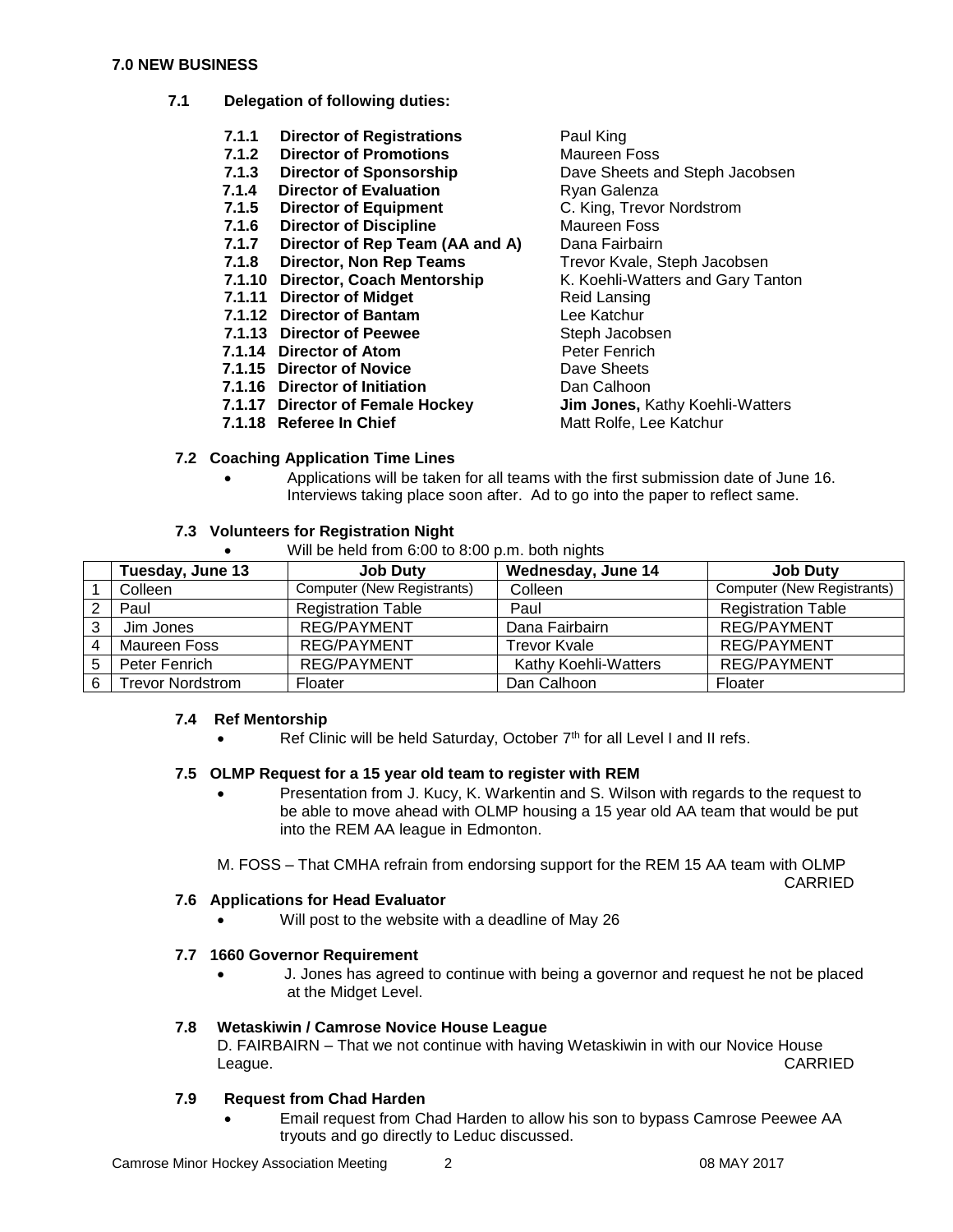J. JONES – That the player needs to come through Camrose first for the AA tryouts before we release him. **CARRIED** 

### **7.10 Bashaw Resident**

 Question as to whether a player would be considered a "Resident" from Camrose Minor Hockey if they get an outright release from Bashaw Minor Hockey

TABLED to next meeting or until the player in question gets an outright release.

#### **7.11 Request from E. Reid that the Bantam AA host the regional tournament March 8 – 10, 2018**

T. NORDSTROM – That we approve the Bantam AA team to host the divisional tournament.

CARRIED

# **7.12 Information from Camrose Kodiaks – TABLED**

### **8.0 OLD BUSINESS**

### **8.1 1660 AGM Update – May 6**

- C. King attended the meeting and we will continue with the Interleague/interlock with 1660. North Central Minor Hockey and Sturgeon/Pembina are all on board.
- Aware of the issues from the past season and issues will be rectified prior to the start of the new season.
- Information will be posted on their website regarding the information presented at the meeting that all can review.
- Will be going to one website that will house Novice to Midget information.
- Changes to the Discipline area to follow Hockey Alberta regulations emphasized.

### **8.2 Hockey Alberta Zone Meeting – May 7**

- C. King attended the meeting with the main emphasis being on "Alberta One" philosophy. HA will be working with the Minor League Presidents and they want to develop a hockey system that is aligned and working together to provide consistent operations for all of minor hockey. Following are the key elements:
	- League Alignment
	- $\triangleright$  Body Checking Options
	- Recreational Hockey (House Leagues)
	- Championships (Provincials)(Look at having only teams from Tier 1 3 enter provincials, no provincials at the atom level)
	- $\triangleright$  Service Structure
- The following actions will be implemented in 2017/2018
	- $\triangleright$  Standarized Tiering (Level 1 6)
	- $\triangleright$  Standardized Discipline Procedures (PIM Limits)
	- $\triangleright$  Seasonal Structure (Start / Finish dates)
- RIS- Parent module will need to be completed every 3 years and implementation will take place to start in the 2018 / 2019 season. More information will come out from Hockey Alberta prior to September**.**

#### **8.3 Meeting with City Staff**

- C. King and P. King attended a meeting on April  $28<sup>th</sup>$  with the city staff. No issues came up and the following items were reviewed:
	- Request that Minor Hockey Rates start August  $15<sup>th</sup>$  City needs to review as this affects all the other groups besides CMHA